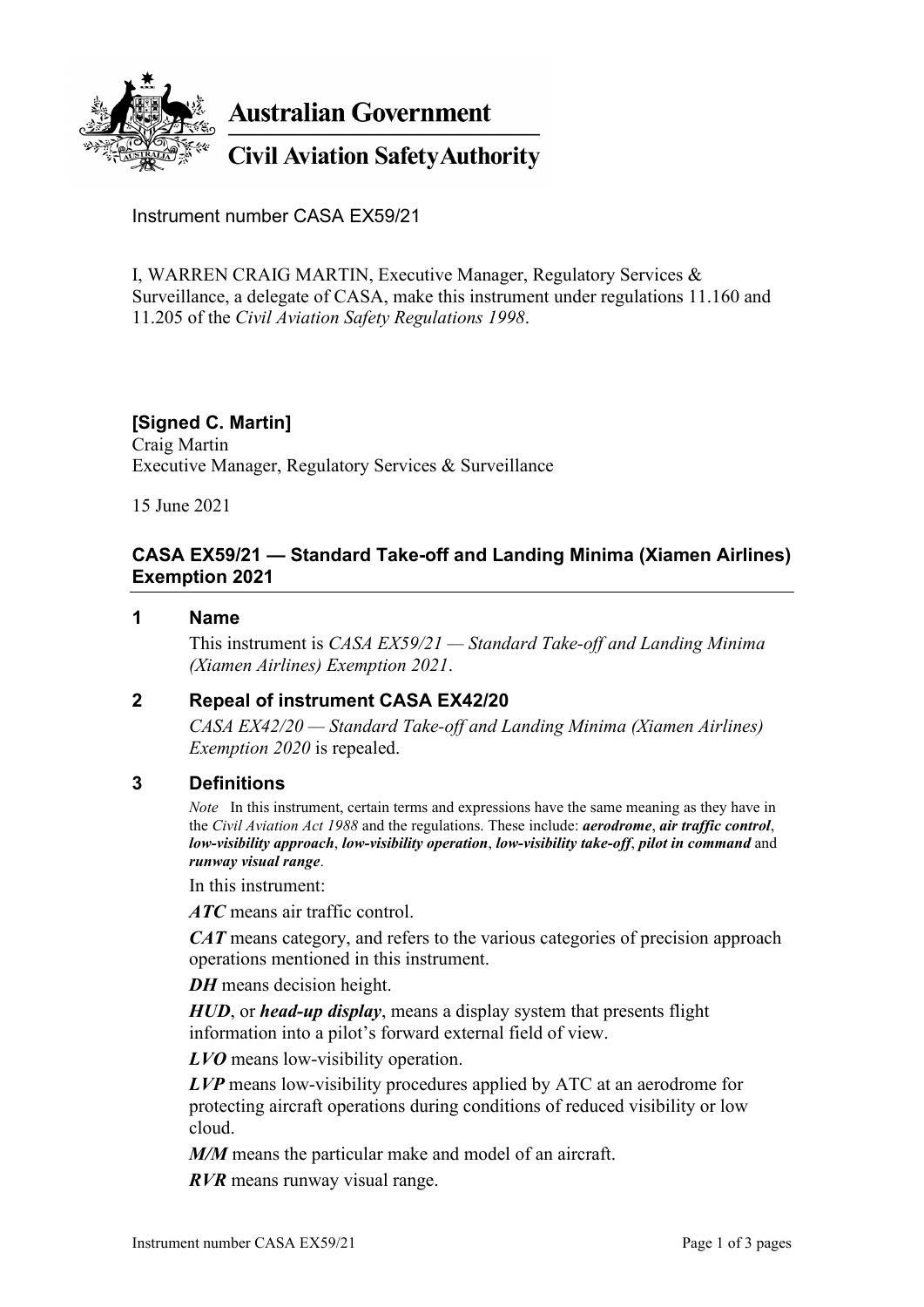*SA CAT I* means Special Authorisation CAT I.

# **4 Application**

This instrument applies in relation to Xiamen Airlines of Xiamen, People's Republic of China, ARN 1001679 (the *exempted operator*), if:

- (a) the exempted operator conducts a flight to or from an aerodrome in any of the following kinds of aircraft (the aircraft): B787-8, B787-9; and
- (b) ATC at the aerodrome has informed the pilot in command of the aircraft that LVP are in force.

# **5 Exemptions**

- (1) The exempted operator is exempt from compliance with subregulations 257 (3) and (4) of CAR in relation to the flight.
- (2) The pilot in command of the aircraft is exempt from compliance with subregulations 257 (3) and (4) of CAR in relation to the flight.

### **6 Conditions**

- (1) It is a condition of the exemption in subsection 5 (1) that the exempted operator ensures compliance with the requirements mentioned in subsection (3).
- (2) It is a condition of the exemption in subsection 5 (2) that the pilot in command of the aircraft ensures compliance with the requirements mentioned in subsection (3).
- (3) The requirements are:
	- (a) the aircraft must comply with the meteorological minima for LVO and associated requirements set out in Schedule 1; and
	- (b) the requirements for LVO mentioned in Schedule 2.

### **7 Repeal of this instrument**

This instrument is repealed at the end of 30 April 2024.

# **Schedule 1 Operating minima for LVO**

### **Low-visibility take-off minimum**

1 An aircraft of a kind mentioned in column 1 of Table 1 must not conduct a low-visibility take-off from the aerodrome if the reported RVR for the take-off is less than the meteorological minima mentioned in column 2 of the Table.

#### **Table 1: Low-visibility take-off minima**

| <b>Aircraft M/M</b> | <b>Take-off Minima</b>                       |  |
|---------------------|----------------------------------------------|--|
| (column 1)          | (column 2)                                   |  |
| $ $ B787-8, B787-9  | 75 m HUD required<br>125 m HUD not available |  |

### **Low-visibility approach minima**

2 An aircraft of a kind mentioned in column 1 of Table 2, when conducting a low-visibility approach operation mentioned in column 2 of the Table for the purpose of landing the aircraft: